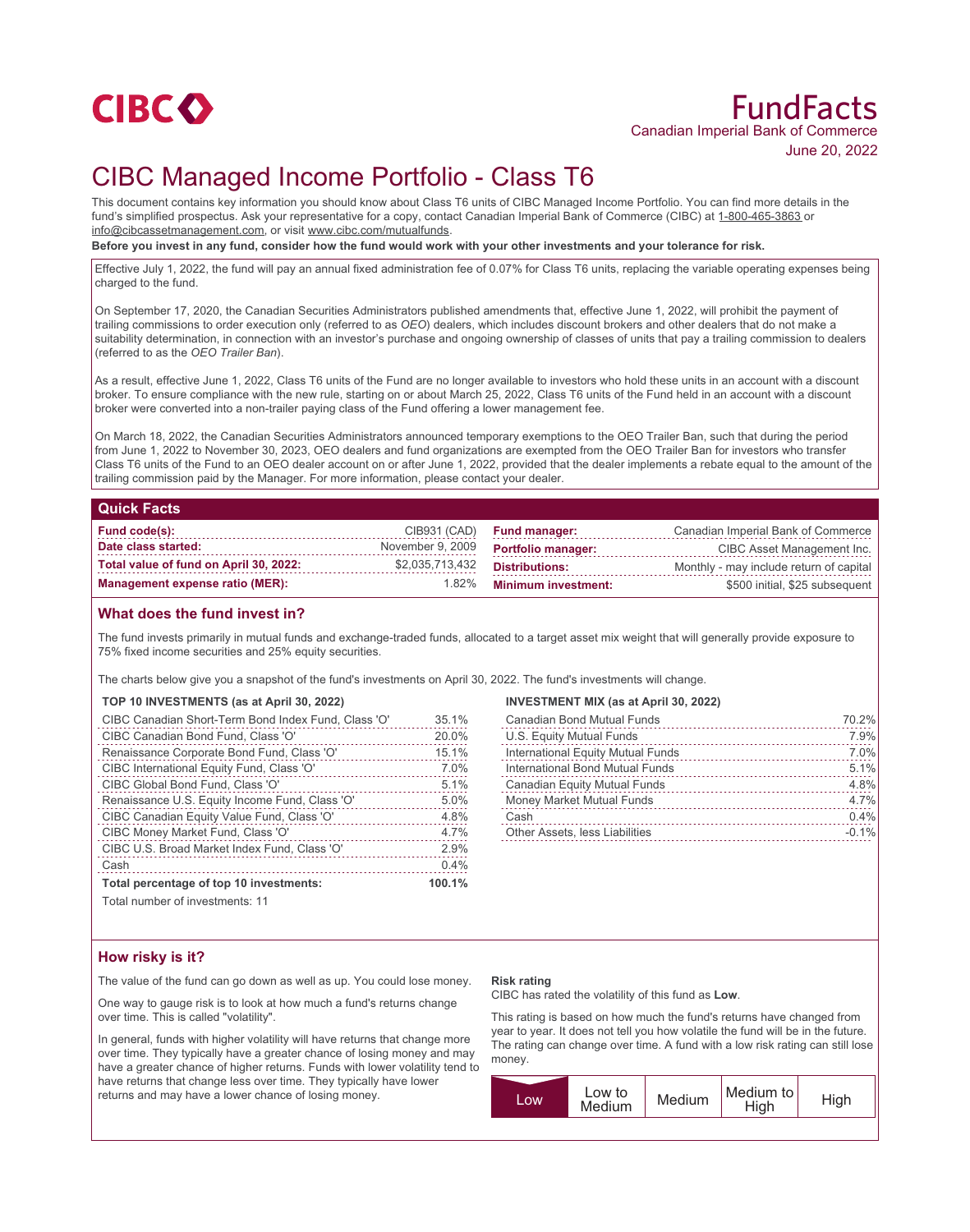## **FundFacts**

For more information about the risk rating, refer to *Investment Risk Classification Methodology* under *Specific Information About Each of the Mutual Funds Described in this Document* in the fund's simplified prospectus. For more information about specific risks that can affect the fund's returns, refer to the simplified prospectus under the section *What are the Risks of Investing in the Fund?* for the fund.

#### **No guarantees**

Like most mutual funds, this fund does not have any guarantees. You may not get back the amount of money you invest.

## **How has the fund performed?**

This section tells you how Class T6 units of the fund have performed over the past 10 years. Returns are after expenses have been deducted. These expenses reduce the fund's returns.

#### **YEAR-BY-YEAR RETURNS**

This chart shows how Class T6 units of the fund performed in each of the past 10 calendar years. Class T6 units dropped in value in 1 of the 10 years. The range of returns and change from year to year can help you assess how risky the fund has been in the past. It does not tell you how the fund will perform in the future.



#### **BEST AND WORST 3-MONTH RETURNS**

This table shows the best and worst returns for Class T6 units of the fund in a 3-month period over the past 10 calendar years. The best and worst 3-month returns could be higher or lower in the future. Consider how much of a loss you could afford to take in a short period of time.

|                     | <b>Return</b> | 3 months ending | If you invested \$1,000 at the beginning of the period |
|---------------------|---------------|-----------------|--------------------------------------------------------|
| <b>Best return</b>  | $6.0\%$       | June 30, 2020   | Your investment would rise to \$1,060                  |
| <b>Worst return</b> | $-3.9\%$      | March 31, 2020  | Your investment would drop to \$961                    |

#### **AVERAGE RETURN**

The annual compounded return of Class T6 units of the fund was 2.6% over the past 10 years. If you had invested \$1,000 in the fund 10 years ago, your investment would be worth \$1,287 as at April 30, 2022.

| Who is this fund for?                                                                                                                                                   | A word about tax                                                                                                                                                                                                                                                                                     |
|-------------------------------------------------------------------------------------------------------------------------------------------------------------------------|------------------------------------------------------------------------------------------------------------------------------------------------------------------------------------------------------------------------------------------------------------------------------------------------------|
| Investors who:<br>• are seeking a high level of regular income with a secondary focus on<br>modest capital growth; and<br>• are investing for the short to medium term. | In general, you will have to pay income tax on any money you make on a<br>fund. How much you pay depends on the tax laws where you live and<br>whether or not you hold the fund in a registered plan such as a<br>Registered Retirement Savings Plan (RRSP) or a Tax-Free Savings<br>Account (TFSA). |
|                                                                                                                                                                         | Keep in mind that if you hold your fund in a non-registered plan, fund<br>distributions are included in your taxable income, whether you receive<br>them in cash or have them reinvested.                                                                                                            |

### **How much does it cost?**

The following tables show the fees and expenses you could pay to buy, own, and sell Class T6 units of the fund. The fees and expenses - including any commissions - can vary among classes of a fund and among funds. Higher commissions can influence representatives to recommend one investment over another. Ask about other funds and investments that may be suitable for you at a lower cost.

#### **1. SALES CHARGES**

There are no sales charges payable when you buy, switch, or sell units of the fund through CIBC Securities Inc. or CIBC Investor Services Inc. You may pay sales charges if you purchase units of the fund through another firm.